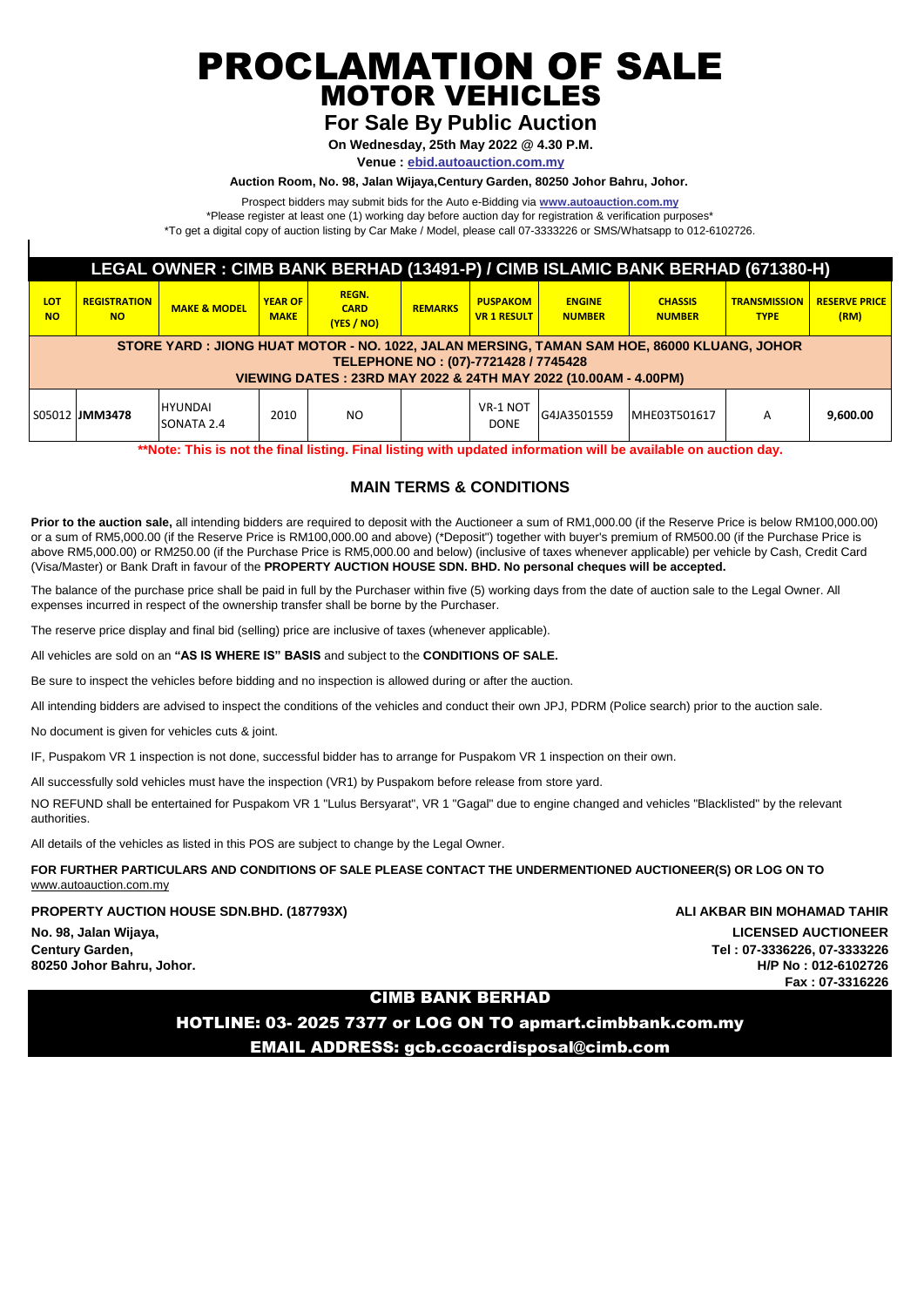PROCLAMATION OF SALE MOTOR VEHICLES

**For Sale By Public Auction**

**On Wednesday, 25th May 2022 @ 4.30 P.M**

**Venue : ebid.autoauction.com.my**

**Auction Room, No. 98, Jalan Wijaya,Century Garden, 80250 Johor Bahru, Johor.** 

Prospect bidders may submit bids for the Auto e-Bidding via **www.autoauction.com.my**

\*Please register at least one (1) working day before auction day for registration & verification purposes\*

\*To get a digital copy of auction listing by Car Make / Model, please call 07-3333226 or SMS/Whatsapp to 012-6102726.

| Note: Please be informed that any unsold lots from this auction will automatically be put up for auction on the following dates until it is sold:<br>1st June 2022 & 8th June 2022 (conducted at Ng Chan Mau & Co. Sdn. Bhd.) Time remain unchanged. |                                  |                                   |                               |                                                                 |                |                                       |                                |                                 |                                    |                              |  |
|------------------------------------------------------------------------------------------------------------------------------------------------------------------------------------------------------------------------------------------------------|----------------------------------|-----------------------------------|-------------------------------|-----------------------------------------------------------------|----------------|---------------------------------------|--------------------------------|---------------------------------|------------------------------------|------------------------------|--|
| LEGAL OWNER: CIMB BANK BERHAD (13491-P) / CIMB ISLAMIC BANK BERHAD (671380-H)                                                                                                                                                                        |                                  |                                   |                               |                                                                 |                |                                       |                                |                                 |                                    |                              |  |
| LOT<br><b>NO</b>                                                                                                                                                                                                                                     | <b>REGISTRATION</b><br><b>NO</b> | <b>MAKE &amp; MODEL</b>           | <b>YEAR OF</b><br><b>MAKE</b> | <b>REGN.</b><br><b>CARD</b><br>(YES / NO)                       | <b>REMARKS</b> | <b>PUSPAKOM</b><br><b>VR 1 RESULT</b> | <b>ENGINE</b><br><b>NUMBER</b> | <b>CHASSIS</b><br><b>NUMBER</b> | <b>TRANSMISSION</b><br><b>TYPE</b> | <b>RESERVE PRICE</b><br>(RM) |  |
| <u>STORE YARD : KSL JB - LOT 3065, JALAN SKUDAI, TAMAN IMPIAN SKUDAI, 81300 SKUDAI JOHOR BAHRU</u>                                                                                                                                                   |                                  |                                   |                               |                                                                 |                |                                       |                                |                                 |                                    |                              |  |
| TELEPHONE NO: (07)-5548102 / 5548300<br>VIEWING DATES: 23RD MAY 2022 & 24TH MAY 2022 (10.00AM - 4.00PM)                                                                                                                                              |                                  |                                   |                               |                                                                 |                |                                       |                                |                                 |                                    |                              |  |
|                                                                                                                                                                                                                                                      | S05023 AHE1791                   | <b>MITSUBISHI</b><br>TRITON 2.5   | 2010                          | <b>NO</b>                                                       |                | VR-1 NOT<br><b>DONE</b>               | 4D56UCBZ2954                   | MMBJNKA40AD03<br>5841           | м                                  | 20.700.00                    |  |
|                                                                                                                                                                                                                                                      | S05024 JMX2482                   | <b>NISSAN GRAND</b><br>LIVINA 1.6 | 2011                          | <b>NO</b>                                                       |                | VR-1 NOT<br><b>DONE</b>               | HR16952034A                    | PN8BBAL10TCB14<br>619           | A                                  | 20,700.00                    |  |
|                                                                                                                                                                                                                                                      | S05025 WYJ8945                   | <b>PROTON PREVE 1.6</b>           | 2013                          | <b>NO</b>                                                       |                | VR-1 NOT<br><b>DONE</b>               | S4PHTM8465                     | PL1CR6STRDG033<br>657           | A                                  | 13,500.00                    |  |
|                                                                                                                                                                                                                                                      | S05026 WMP5273                   | <b>PROTON WIRA 1.5</b>            | 2005                          | N <sub>O</sub>                                                  |                | VR-1 NOT<br><b>DONE</b>               | 4G15P-MB4097                   | PL1C97LNR5B0459<br>62           | м                                  | 2,300.00                     |  |
| STORE YARD : JIONG HUAT MOTOR - NO. 1022, JALAN MERSING, TAMAN SAM HOE, 86000 KLUANG, JOHOR<br>TELEPHONE NO: (07)-7721428 / 7745428                                                                                                                  |                                  |                                   |                               |                                                                 |                |                                       |                                |                                 |                                    |                              |  |
|                                                                                                                                                                                                                                                      |                                  |                                   |                               | VIEWING DATES: 23RD MAY 2022 & 24TH MAY 2022 (10.00AM - 4.00PM) |                |                                       |                                |                                 |                                    |                              |  |
|                                                                                                                                                                                                                                                      | S05031 JLP3526                   | <b>PROTON PERSONA</b><br>1.6      | 2009                          | <b>NO</b>                                                       |                | VR-1 NOT<br><b>DONE</b>               | S4PHPS3270                     | PL1CM6SRR9G209<br>809           | A                                  | 7,200.00                     |  |
| STORE YARD: TOO WAREHOUSE JB - LOT 942, BATU 7, 1/4 JALAN KOTA TINGGI, OFF JALAN MASAI, 81100 JOHOR BAHRU                                                                                                                                            |                                  |                                   |                               |                                                                 |                |                                       |                                |                                 |                                    |                              |  |
| <b>TELEPHONE NO: (07)-3518261</b><br>VIEWING DATES: 23RD MAY 2022 & 24TH MAY 2022 (10.00AM - 4.00PM)                                                                                                                                                 |                                  |                                   |                               |                                                                 |                |                                       |                                |                                 |                                    |                              |  |
|                                                                                                                                                                                                                                                      | S05037 WLL2426                   | <b>PROTON ISWARA</b><br>1.3       | 2003                          | <b>NO</b>                                                       |                | VR-1 NOT<br><b>DONE</b>               | 4G13PLA2064                    | PL1C21LNR4B9094<br>20           | M                                  | 2,300.00                     |  |
|                                                                                                                                                                                                                                                      | S05038 JLM3896                   | <b>PROTON PERSONA</b><br>1.6      | 2009                          | <b>NO</b>                                                       |                | VR-1 NOT<br><b>DONE</b>               | S4PHPR5099                     | PL1CM6SRR9G206<br>731           | Α                                  | 7,200.00                     |  |
|                                                                                                                                                                                                                                                      | S05039 JSB6493                   | <b>PROTON SAGA 1.3</b>            | 2017                          | <b>NO</b>                                                       |                | VR-1 NOT<br><b>DONE</b>               | S4PEVF9499                     | PL1BT3STRHB0197<br>57           | A                                  | 19,800.00                    |  |

**Next Auction Date: 1ST JUNE 2022 (4.30pm, Wednesday)**

**\*\*Note: This is not the final listing. Final listing with updated information will be available on auction day.**

**MAIN TERMS & CONDITIONS**

**Prior to the auction sale,** all intending bidders are required to deposit with the Auctioneer a sum of RM1,000.00 (if the Reserve Price is below RM100,000.00) or a sum of RM5,000.00 (if the Reserve Price is RM100,000.00 and above) (\*Deposit") together with buyer's premium of RM500.00 (if the Purchase Price is above RM5,000.00) or RM250.00 (if the Purchase Price is RM5,000.00 and below) (inclusive of taxes whenever applicable) per vehicle by Cash, Credit Card (Visa/Master) or Bank Draft in favour of the **PROPERTY AUCTION HOUSE SDN. BHD. No personal cheques will be accepted.** 

The balance of the purchase price shall be paid in full by the Purchaser within five (5) working days from the date of auction sale to the Legal Owner. All expenses incurred in respect of the ownership transfer shall be borne by the Purchaser.

The reserve price display and final bid (selling) price are inclusive of taxes (whenever applicable).

All vehicles are sold on an **"AS IS WHERE IS" BASIS** and subject to the **CONDITIONS OF SALE.**

Be sure to inspect the vehicles before bidding and no inspection is allowed during or after the auction.

All intending bidders are advised to inspect the conditions of the vehicles and conduct their own JPJ, PDRM (Police search) prior to the auction sale.

No document is given for vehicles cuts & joint.

IF, Puspakom VR 1 inspection is not done, successful bidder has to arrange for Puspakom VR 1 inspection on their own.

All successfully sold vehicles must have the inspection (VR1) by Puspakom before release from store yard.

NO REFUND shall be entertained for Puspakom VR 1 "Lulus Bersyarat", VR 1 "Gagal" due to engine changed and vehicles "Blacklisted" by the relevant authorities.

All details of the vehicles as listed in this POS are subject to change by the Legal Owner.

**FOR FURTHER PARTICULARS AND CONDITIONS OF SALE PLEASE CONTACT THE UNDERMENTIONED AUCTIONEER(S) OR LOG ON TO**  www.autoauction.com.my

**PROPERTY AUCTION HOUSE SDN.BHD. (187793X) ALI AKBAR BIN MOHAMAD TAHIR No. 98, Jalan Wijaya, LICENSED AUCTIONEER Century Garden, Tel : 07-3336226, 07-3333226**

**80250 Johor Bahru, Johor. H/P No : 012-6102726 Fax : 07-3316226**

# CIMB BANK BERHAD

HOTLINE: 03- 2025 7377 or LOG ON TO apmart.cimbbank.com.my EMAIL ADDRESS: gcb.ccoacrdisposal@cimb.com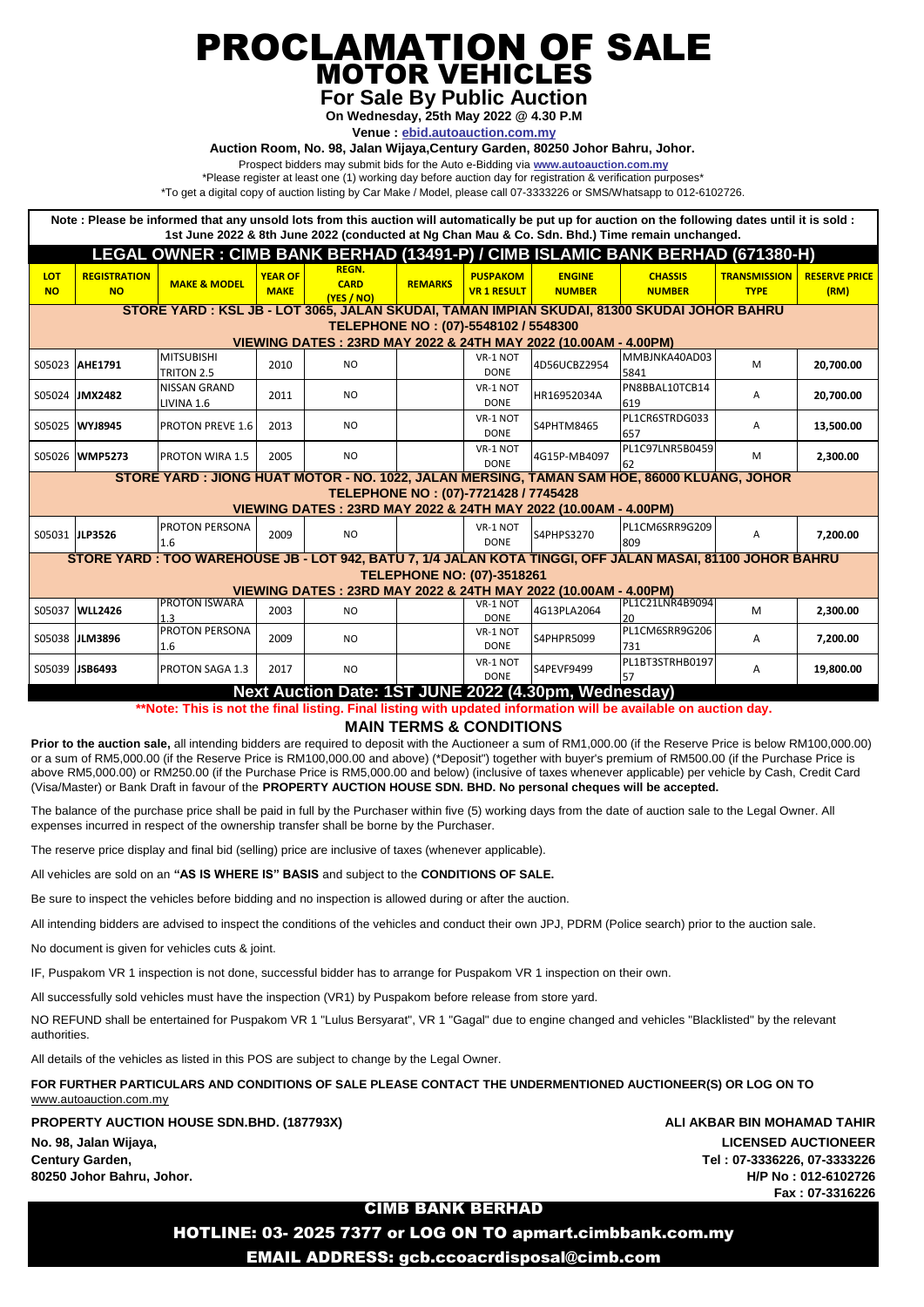# **CONDITIONS OF SALE**

# **ENTERING OR PURCHASING VEHICLE(S) IN THIS AUCTION CONSTITUTES ACCEPTANCE ON THE FOLLOWING CONDITIONS OF SALE.**

- 1. **THIS SALE is made by \* CIMB BANK BERHAD / CIMB ISLAMIC BANK BERHAD ("Owner") in exercise of the rights and powers conferred upon the Owner pursuant to a Hire Purchase Agreement/ Hire Purchase-i Agreement (the date(s) as appearing in the Proclamation of Sale) executed by ("Hirer") as appearing in the Proclamation of Sale) in favour of the Owner and** is subject to the regulations implied or imposed upon or relating to or affecting the subject vehicle.
- 2. The intending bidders may participate in the live auction sale ("Auction") of the vehicles in either of the following manner:-

Bidding remotely or at auction venue on the Auction date using the dedicated Mobile app/ website online via www. autoauction.com.my (online bidders are also bound by online terms & conditions on www.autoauction.com.my).

Once a bid has been submitted, it cannot be retracted, deleted, or cancelled. The Owner is not responsible for any cancelled bids. The Owner still reserves the right to refuse any bid under Clause 6 below.

3. The Auction schedule will be updated on the Auctioneer's website on monthly basis. Please check the Auction schedule regularly to find out the Auction date(s) for the respective month.

#### 4. **The vehicle is sold on an "as is where is" basis.**

- 5. All intending bidders are required to deposit with the Auctioneer a sum of **RM1,000.00 (if the Reserve Price is below RM100,000.00) or a sum of RM5,000.00 (if the Reserve Price is RM100,000.00 and above) ("Deposit") together with buyer's premium of RM500.00 (if the Purchase Price is above RM5,000.00) or RM 250.00 (if the Purchase Price is RM 5,000.00 and below) (inclusive of taxes whenever applicable) per vehicle by Cash, Credit Card (Visa/Master)or Bank Draft** in favour of the **Auctioneer** prior to the auction sale. Any person who intends to bid on behalf of another, corporation or firm is required to deposit with the Auctioneer prior to the auction sale a letter or any other relevant documents acceptable to the Owner to state that he is acting on behalf of another person, corporation or firm and he is authorised to sign all the necessary documents. All intending bidders are required to verify their identities by showing the Auctioneer their identity cards (or other document(s) of identification acceptable by the Auctioneer) prior to the commencement of the auction for the purpose of verification, failing which they shall not be entitled to bid. An undischarged bankrupt is also not allowed to bid or to act as an agent.
- 6. Subject to the Reserve Price together with taxes (whenever applicable), the highest bidder being so allowed by the Auctioneer, shall be the successful purchaser**("Successful Purchaser")**and the Auctioneer and /or the Owner shall have the right to refuse any bid without having the necessity to give any reason for such refusal.If any dispute arises as to any bid or bids and/or the bidding process and/or the highest bid, the Auctioneer may, after having first obtained the Owner's consent, at his own discretion and with or without notice determine the dispute or re-conduct the auction sale at the last disputed bid or may postpone, cancel a sale or withdraw the Vehicle from the auction sale.The Owner and the Auctioneer will neither have liability nor obligation to the intending bidders as a result of any vehicle withdrawal, or the cancellation or postponement of the Auction. The intending bidders agree to indemnify, defend, and hold the Owner and the Auctioneer harmless from any and all liability arising out of any decisions made in resolving the disputes.
- 7. No bid shall be less than the last previous bid at a sum to be fixed by the Auctioneer at the time of the sale and no bidding shall be retracted. Should there be any retraction from the bidder before the fall of the hammer and/or the decision of the Auctioneer, the Deposit of **RM1,000.00 or RM5,000.00 as the case may be,** shall be forfeited by the Owner and the vehicle shall at the option of theOwner be put up for sale again or the Auctioneer may decide to adjourn the auction sale to another date at the instruction of the Owner.
- 8. The price after the close of bidding shall be known as "**Purchase Price**".
- 9. Immediately after the fall of the hammer and/or the decision of the Auctioneer to accept the highest bid, the deposit pursuant to Clause 5 above shall be treated as part payment to the Purchase Price. The Successful Purchaser shall be issued a Certificate of Sale that will be generated by the Auctioneer and the signature of the Successful Bidder is not required. The Successful Bidder hereby acknowledges and accepts the said Certificate of Sale as a valid transaction of sale and conclusive proof of the sale.
- 10. In the event that the Successful Purchaser after the completion of sale and after the fall of hammer, either prior or upon the issuance of the Certificate of Sale denies and/or refuses to acknowledge the sales, the Deposit paid pursuant to Clause 5 herein shall be forfeited by the Owner and the vehicle shall forthwith be put up for sale again or the Owner may decide to adjourn the auction sale to another date.
- 11. The balance of the Purchase Price shall be paid in full by the Successful Purchaser within **five (5) working days** from the date of auction sale to the Owner ("**Expiry Date**"). However, the period of five (5) working days may be extended by the Owner at its absolute discretion upon written request by the Successful Purchaser before Expiry Date provided always that the Successful Purchaser shall pay the Owner late payment charges to be determined by the Owner at its absolute discretion on or before the extended Expiry Date.
- 12. In default of such payment of the balance of purchase price or late payment charges(if applicable)within the time and in the manner as stipulated in Clause 11 above, the Deposit and the buyer's premium paid pursuant to Clause 5 above shall be forfeited by the Owner and the vehicle may be put up for sale by the Ownerat its sole discretion.
- 13. Upon full payment of the balance of the purchase price in accordance with Clause 11above and late payment charges (if applicable), the Owner shall deliver to the respective store yard for the Successful Purchaser to collect the duly executed transfer document and the original registration card of the vehicle, if the same is in the possession of the Owner.
- 14. Time shall be the essence of this Certificate of Sale.
- 15. Any request for refund of monies (which is limited only to the following reasons) paid by the Successful Purchaser shall be allowed provided a written request together with supporting documents (contract note, JPJ search, etc.) is submitted to Owner within 30 days from the auction date:
	- (a) Vehicle failed PUSPAKOM VR-1 inspection **while still in the store yard** due to floor board cut, all pillars cut, chassis tampered, engine tampered,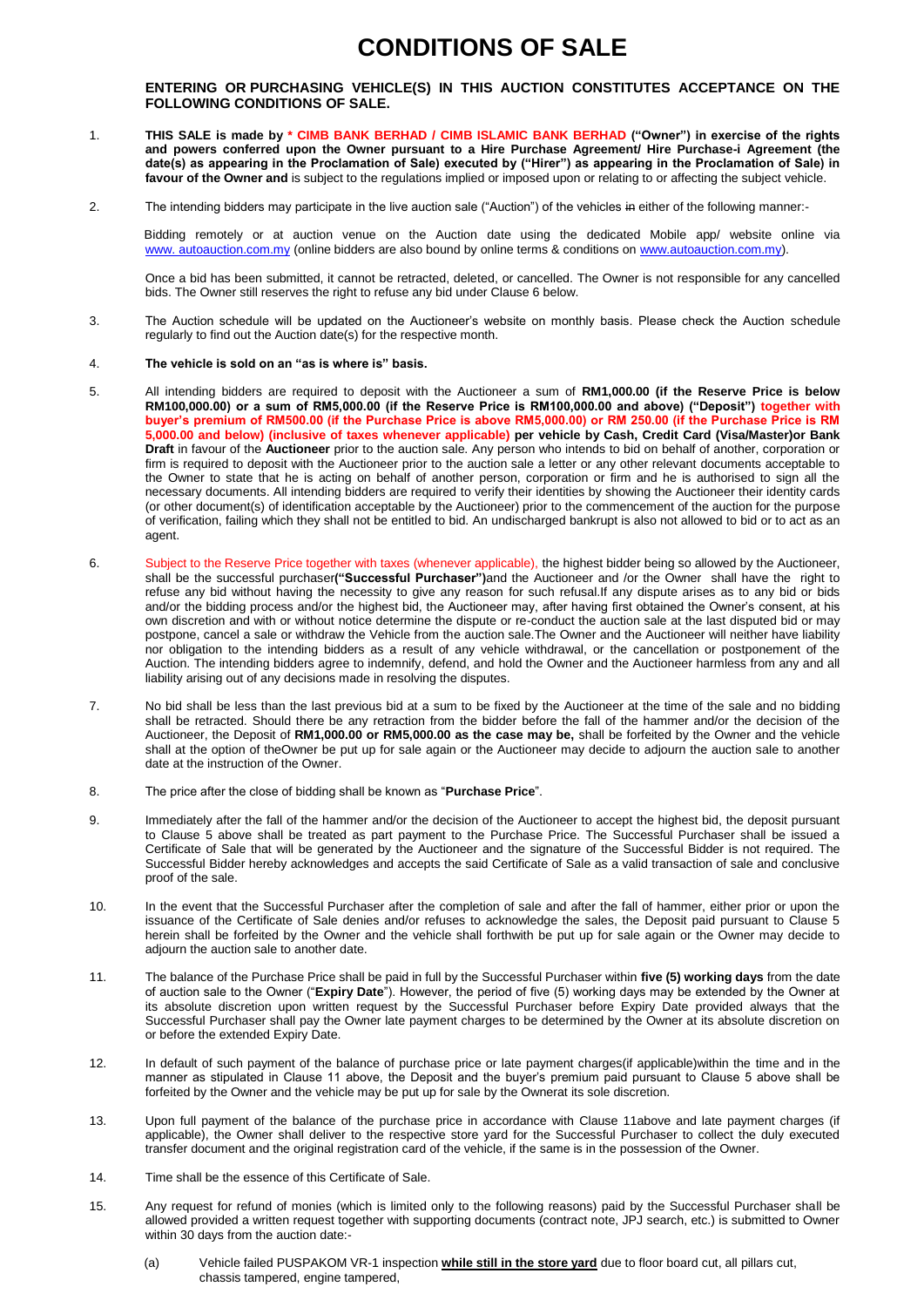- (b) Information on the model of vehicle and year of manufacture are wrongly declaredand do not match the information on the registration card,
- (c) Transfer of ownership cannot be registered due to Police Bond, JPJ Blacklisted other than traffic summons.<br>(d) Only the Purchase Price will be refunded by Owner whereas the buver's premium will be refunded by Auctio
- Only the Purchase Price will be refunded by Owner whereas the buyer's premium will be refunded by Auctioneer. Other cost including but not limited to repair, spray-painting, towing, etc will not be claimable by the Successful Purchaser.

#### 16. For avoidance of doubt, **strictly NO REFUND SHALL BE ENTERTAINED FOR:-**

- (a) Claim for refund which is not submitted within thirty (30) days from the date of auction.<br>(b) Transfer of ownership which cannot be registered due to traffic summons.
- Transfer of ownership which cannot be registered due to traffic summons.
- (c) Vehicle with VR-1 "LULUS BERSYARAT" report which includes but not limited to pillar cut, change of engine, former usage as taxi, parts missing irrespective of whether the vehicle's condition is declared or not during the auction.
- (d) Defects were found after the vehicle was released from the store yard notwithstanding the PUSPAKOM VR-1 inspection has failed,
- (e) Vehicle was taken out from the store yard without prior PUSPAKOM VR-1 inspection at the Owner's panel storeyard.
- (f) In the event custom dutyon the vehicle was not paid.

#### **Note : The PUSPAKOM VR-1 inspection must be carried out in the store yard before the vehicle can be released from the store yard.**

- 17. The Successful Purchaser's claim for refund shall only be limited to the Purchase Price paid for the Vehicle.The Purchase Price and the Buyer's Premium shall be refunded to the Successful Purchaser.The Successful Purchaser shall have no further claims against the Owner and/or the Auctioneer. The Owner and/or the Auctioneer shall not be liable for any consequential damages/losses of whatsoever nature suffered by the Buyer.
- 18. The Successful Purchaser admits and confirms that:
	- (a) he has inspected the vehicle and tendered his bid with full knowledge/notice of the actual state and condition of the vehicle and purchases the vehicle on an "**as is where is**" basis and shall not be entitled to terminate his purchase or to make any claim for compensation or reduction of the Purchase Price or claim any damages in respect of any misdescription of the condition, state and other aspects of the vehicle;
	- (b) he made/submitted the bid solely as a result of his own inspection/evaluation and depending on his/her own skill and judgment and not in reliance on any representation or warranty, whether written, oral or implied, by or from the Owner and/or the Auctioneer;
	- (c) As from the time of the sale of the vehicle, the vehicle shall be at the sole risk of the Successful Purchaser with regards to any loss or damage of whatsoever nature or howsoever occurring.
- 19. The Owner gives no warranty as to the accuracy or correctness of the information and statements contained in the Proclamation of Sale and this Conditions of Sale as to the state or condition of the vehicle other than that the Owner is the lawful and beneficial assignee of the vehicle. Save as aforesaid, no representation/warranty is made by or implied against the Owner in respect of the vehicle and all matters in relation hereto.
- 20. The Owneris under no obligation to answer any query or request by the Successful Purchaser and any refusal or failure by the Owner to answer such request for any reason whatsoever shall not be a ground for non-completion or delay in completion of this sale.
- 21. The Owner disclaims all liability in any informal communication between the Successful Purchaser and the Owner before or after the sale and the Successful Purchaser shall have the duty to verifyall communications in relation to the vehicle and the sale herein.
- 22. All necessary investigations required by intending bidders for their purpose and consideration shall be made by the intending bidders themselves at their own costs and expenses.
- 23. All risk, loss or damage, including but not limited to loss or damage by fire, storm, earthquake, malicious damage, any lossor damage of whatsoever nature or howsoever occurring to the vehicle shall pass to the Successful Purchaser on the date of auction sale.
- 24. The Owner reserves the right to impose such additional terms and conditions in respect of the saleof the vehicle as the Owner deems fit from time to time by giving prior notice of 14 calendars days.
- 25. If there is any conflict or inconsistency between the English text and the text in any other languages of the Proclamation of Sale and/or the Conditions of Sale, the English text shall prevail. In the event of any ambiguity or inconsistency in the interpretation or constructions of the Agreement, the Ownershall determine such ambiguity or inconsistency and the Owner'sdecision shall be final and binding.
- 26. Terms used in this Conditions of Sale and not otherwise defined shall have the meanings given to them in the Proclamation of Sale.
- 27. In these clauses as above stated, where the context so permits, the singular includes the plural and vice versa And the masculine includes the feminine and neuter genders.
- 28. Each of the clauses of this Conditions of Sale is severable and distinct from one another and if any one or more of the clauses or any part thereof is or becomes invalid, illegal or unenforceable, the validity, legality or enforceability of the remaining Clauses of this Conditions of Sale shall not thereby be affected or impaired in any way.
- 29. The Auctioneer shall have the liberty to postpone, call-off or adjourn the public auction at any material time without having to provide any reasons or grounds whatsoever.
- 30. The Reserve Price and the Purchase Price of the vehicle are inclusive of taxes (whenever applicable).
- 31. Online bidders are also bound by online terms & conditions on [www.autoauction.com.my](http://www.ngchanmau.com/) in addition to this Condition of Sale. If there is any conflict or inconsistency between the online terms & conditions and this Conditions of Sale, the Condition of Sale shall prevail.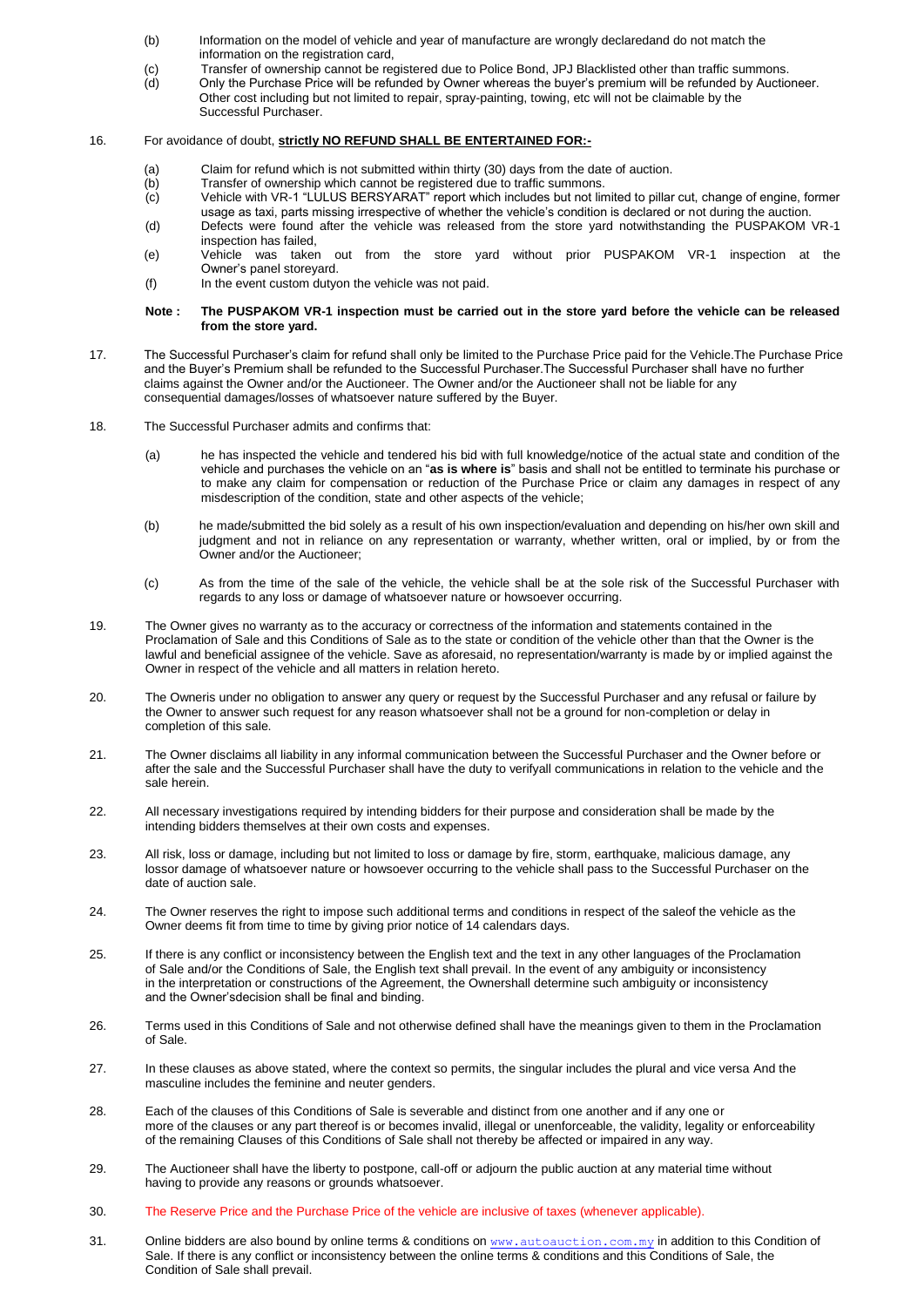# **SYARAT-SYARAT JUALAN**

### **MEMASUKI ATAU MEMBELI KENDERAAN (KENDERAAN-KENDERAAN) DI LELONGAN INI MEMBENTUK PENERIMAAN ATAS SYARAT-SYARAT JUALAN BERIKUT.**

- 1. **JUALAN ini dibuat oleh \*CIMB BANK BERHAD / CIMB ISLAMIC BANK BERHAD ("Pemilik") dalam menjalankan hak dan kuasa yang diberikan kepada Pemilik menurut Perjanjian Sewa Beli / Perjanjian Sewa Beli-i (tarikh) seperti yang terdapat dalam Perisytiharan Jualan) yang dilaksanakan oleh ("Penyewa") seperti yang terdapat dalam Perisytiharan Jualan) yang memihak kepada Pemilik** dan tertakluk kepada peraturan-peraturan yang tersirat atau dikenakan terhadap atau berkaitan dengan atau menjejaskan kenderaan subjek.
- 2. Penawar yang berminat boleh menyertai jualan lelong secara langsung ("Lelong") bagi kenderaan dengan salah satu cara berikut: -

Pembidaan di tempat lelong atau di lelongan pada tarikh lelong menggunakan aplikasi / laman web secara talian yang ditetapkan secara online melalui www.autoauction.com.my (pembida dalam talian juga terikat dengan terma & syarat dalam talian di www.autoauction.com.my).

Sebaik sahaja tawaran telah dihantar, ia tidak boleh ditarik balik, dipadam atau dibatalkan. Pemilik tidak bertanggungjawab untuk sebarang bidaan yang dibatalkan. Pemilik masih mempunyai hak untuk menolak sebarang tawaran di bawah Klausa 6 di bawah.

3. Jadual Lelong akan dikemas kini di laman web Pelelong secara bulanan. Sila semak jadual Lelong secara berkala untuk mengetahui tarikh lelongan untuk bulan yang berkenaan.

#### 4. **Kenderaan akan dijual pada dasar "sepertimana sedia ada".**

- 5. Semua pembida yang berminat perlu mendepositkan dengan Pelelong sejumlah RM1,000.00 (sekiranya Harga Rizab berada di bawah RM100,000.00) atau sejumlah RM5,000.00 (sekiranya Harga Rizab adalah RM100,000.00 dan ke atas) (" Deposit ") bersama-sama dengan premium pembeli sebanyak RM500.00 (jika harga belian melebihi RM5,000.00) atau RM 250.00 (sekiranya harga belian adalah RM 5,000.00 dan ke bawah) (termasuk cukai di mana berkenaan) bagi setiap kenderaan secara Tunai, Kad Kredit (Visa / Master) atau Bank Draf memihak kepada Pelelong sebelum jualan lelong. Mana-mana orang yang berminat untuk membida bagi pihak yang lain, perbadanan atau firma dikehendaki mendepositkan dengan Pelelong sebelum penjualan jualan lelong atau dokumen relevan lain yang diterima oleh Pemilik untuk menyatakan bahawa dia bertindak bagi pihak orang lain, perbadanan atau firma dan dia diberi kuasa untuk menandatangani semua dokumen yang diperlukan. Semua pembida yang berminat dikehendaki mengesahkan identiti mereka dengan menunjukkan kepada Pelelong kad identiti (atau dokumen pengenalan lain yang boleh diterima oleh Pelelong) sebelum permulaan lelongan untuk tujuan pengesahan, jikalau gagal, mereka tidak berhak untuk membida. Seorang bankrap yang tidak dilepaskan juga tidak dibenarkan untuk membuat tawaran atau bertindak sebagai ejen.
- 6. Tertakluk kepada Harga Rizab bersama-sama dengan Cukai (di mana berkenaan), pembida tertinggi yang dibenarkan oleh Auctioneer, adalah pembeli yang berjaya ("Pembeli Berjaya") dan Pelelong dan / atau Pemilik berhak untuk menolak apa pun tawaran tanpa memerlukan keperluan untuk memberikan alasan apa pun untuk penolakan tersebut. Jika ada perselisihan tentang setiap bidaam atau bidaan dan / atau proses bidaan dan / atau bidaan tertinggi, Pelelong mungkin , setelah mendapat persetujuan Pemilik terlebih dahulu, mengikut budi bicaranya sendiri dan dengan atau tanpa notis menentukan pertikaian itu atau menjalankan semula lelongan pada bidaan yang dipertikaikan terakhir atau boleh menangguhkan, membatalkan penjualan atau menarik balik Kenderaan dari penjualan lelong. Pemilik dan Pelelong tidak akan mempunyai liabiliti atau kewajipan kepada penawar yang berminat akibat daripada pengeluaran kenderaan, atau pembatalan atau penangguhan Lelongan. Penawar yang berminat bersetuju untuk menanggung rugi, mempertahankan, dan tidak melibatkan Pemilik dan Pelelong daripada sebarang dan semua liabiliti yang timbul daripada sebarang keputusan yang dibuat dalam menyelesaikan pertikaian tersebut.
- 7. Tiada bidaan akan kurang daripada bida terdahulu pada jumlah yang akan ditetapkan oleh Pelelong pada masa jualan dan tiada bidaan akan ditarik balik. Sekiranya terdapat penarikan balik daripada pembida sebelum kejatuhan tukul dan / atau keputusan Pelelong, Deposit RM1,000.00 atau RM5,000.00 mengikut mana-mana yang berkenaan, akan dilupuskan oleh Pemilik dan kenderaan itu hendaklah atas keputusan Pemilik dijual kembali atau Pelelong boleh membuat keputusan untuk menangguhkan penjualan lelongan pada tarikh lain atas arahan Pemilik.
- 8. Harga selepas penutupan bidaan akan dikenali sebagai **"Harga Pembelian".**
- 9. Dengan segera, selepas kejatuhan tukul dan / atau keputusan Pelelong untuk menerima tawaran tertinggi, deposit menurut Klausa 5 di atas hendaklah dianggap sebagai sebahagian pembayaran kepada Harga Belian. Pembeli yang berjaya akan diisukan dengan Sijil Jualan yang akan dihasilkan oleh Pelelong dan tandatangan Pembeli Berjaya tidak diperlukan. Pembeli Berjaya dengan ini mengakui dan menerima Sijil Jualan tersebut sebagai transaksi penjualan yang sah dan bukti konklusif penjualan.
- 10. Sekiranya Pembeli Berjaya selepas selesai jualan dan selepas kejatuhan tukul, sama ada sebelum atau selepas pengeluaran Sijil Jualan menafikan dan / atau enggan mengakui penjualan, Deposit yang dibayar menurut Klausa 5 di sini hendaklah dirampas oleh Pemilik dan kenderaan itu hendaklah diletakkan untuk dijual atau Pemilik boleh membuat keputusan untuk menangguhkan jualan lelongan pada tarikh yang lain.
- 11. Baki Harga Belian akan dibayar sepenuhnya oleh Pembeli Berjaya dalam tempoh lima (5) hari bekerja dari tarikh jualan lelongan kepada Pemilik ("Tarikh Luput"). Walau bagaimanapun, tempoh lima (5) hari bekerja boleh diperpanjangkan oleh Pemilik mengikut budi bicara mutlaknya atas permintaan bertulis oleh Pembeli Berjaya sebelum Tarikh Luput disediakan dteratkluk kepada Pembeli Berjaya membayar caj lewat lewat Pemilik yang akan ditentukan oleh Pemilik mengikut budi bicara mutlaknya pada atau sebelum Tarikh Lanjutan yang dilanjutkan.
- 12. Jika gagal membayar baki harga belian atau caj lewat lewat (jika berkenaan) dalam masa dan mengikut cara yang dinyatakan dalam Klausa 11 di atas, premium dan premium pembeli yang dibayar menurut Klausa 5 di atas akan dirampas oleh Pemilik dan kenderaan itu boleh dijual oleh Pemilik atas budi bicara mutlaknya.
- 13. Selepas pembayaran penuh baki harga belian menurut Klausa 11 dan ke atas caj pembayaran lewat (jika berkenaan), Pemilik hendaklah menyerahkan kepada stor kedai masing-masing untuk Pembeli Berjaya untuk mengumpul dokumen pemindahan yang telah dilaksanakan dan pendaftaran asal kad kenderaan, jika yang sama ada dalam milik Pemilik.
- 14. Masa adalah intipati sijil jualan ini.
- 15. Apa-apa permintaan untuk bayaran balik wang (yang hanya terhad kepada sebab-sebab berikut) yang dibayar oleh Pembeli Berjaya dibenarkan dengan syarat permintaan bertulis bersama-sama dengan dokumen sokongan (nota kontrak, pencarian JPJ, dll.) Dikemukakan kepada Pemilik dalam 30 hari dari tarikh lelongan: -